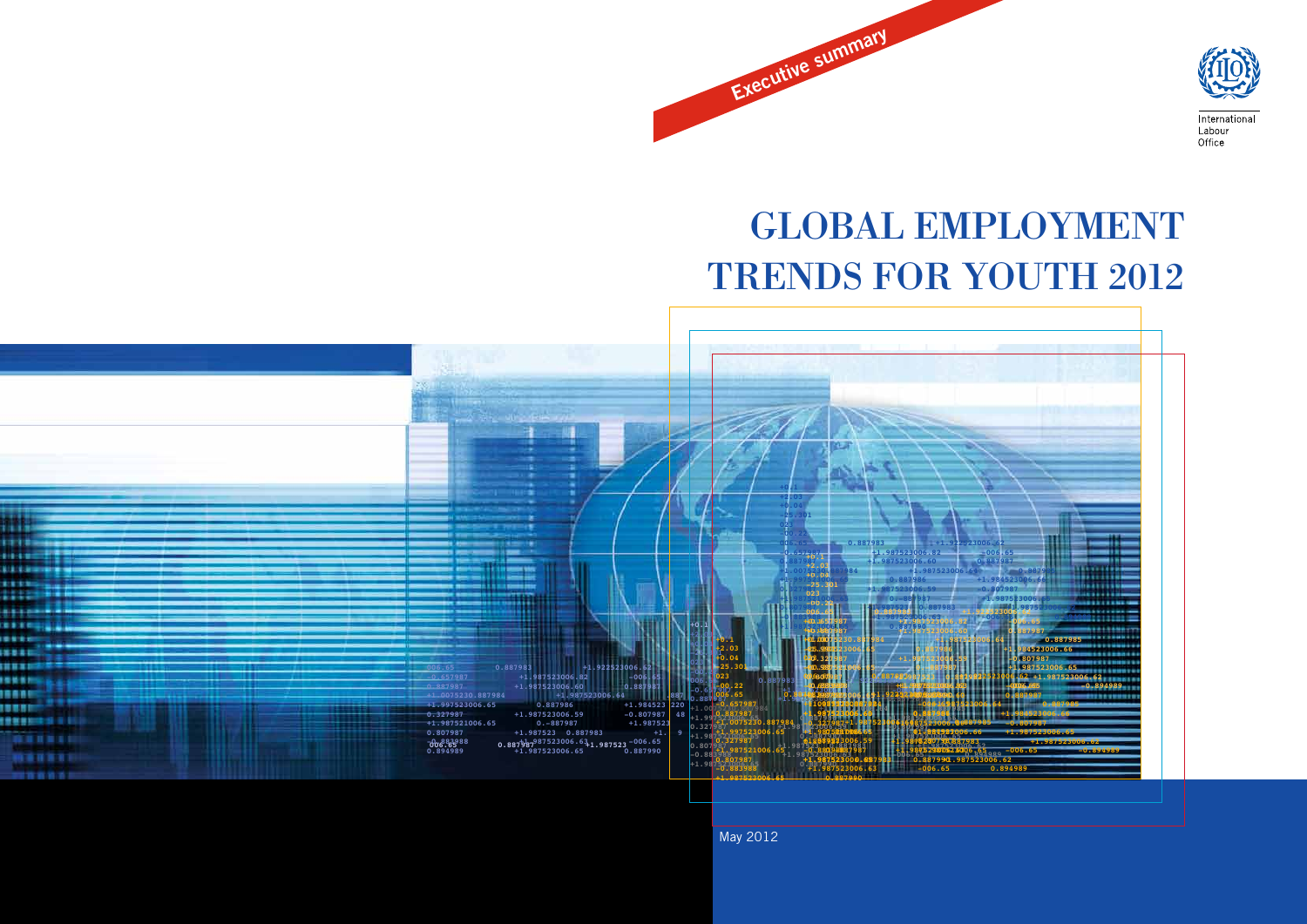## Global Employment Trends for Youth 2012

International Labour Office • Geneva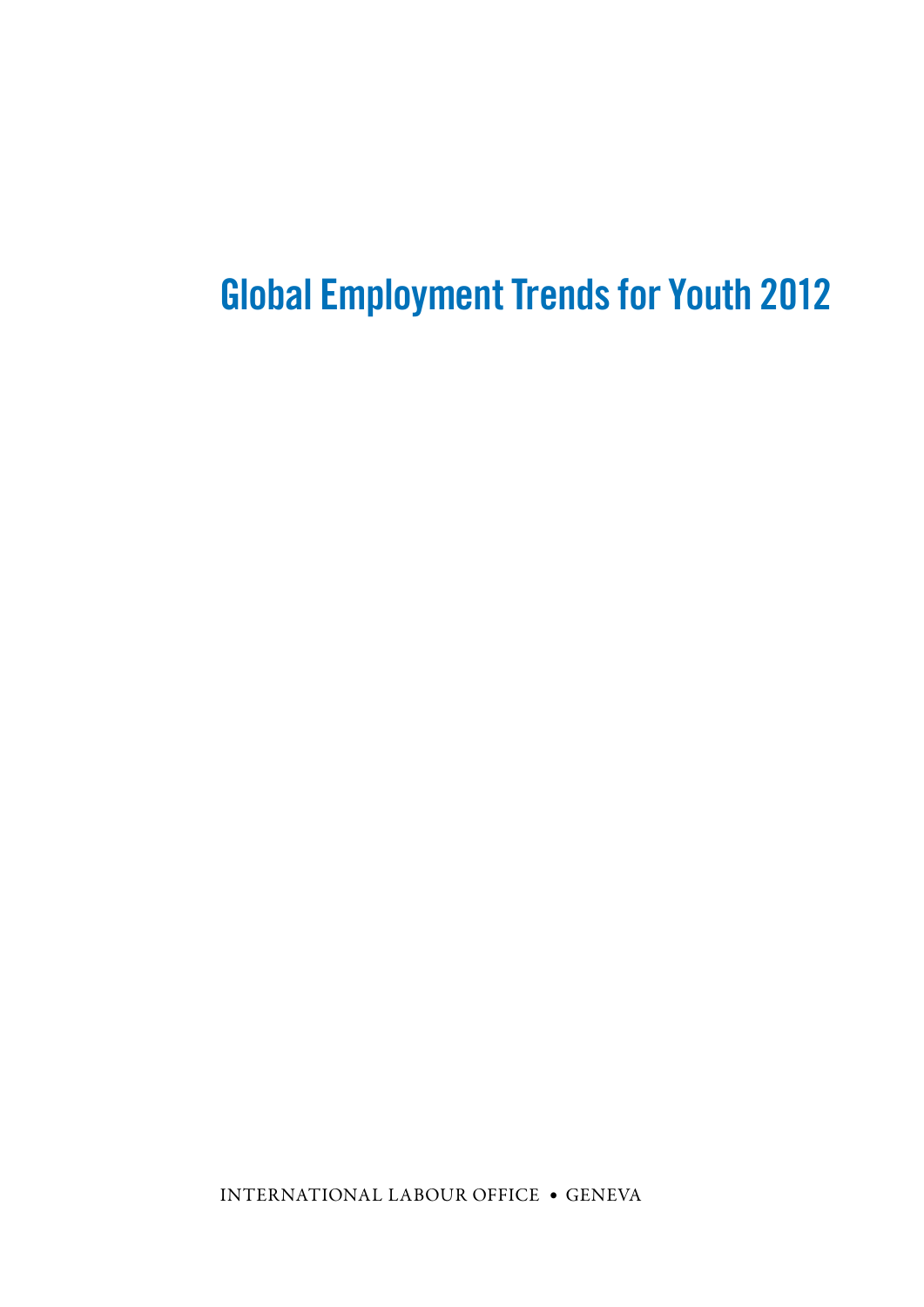### Executive summary

#### Youth unemployment crisis continues

The economic crisis abruptly ended the gradual decline in global youth unemployment rates during the period 2002–07. Since 2007 the global youth unemployment rate has started rising again, and the increase between 2008 and the height of the economic crisis in 2009 effectively wiped out much of the gains made in previous years. Globally, the youth unemployment rate has remained close to its crisis peak in 2009. At 12.6 per cent in 2011 and projected at 12.7 per cent in 2012, the global youth unemployment rate remains at least a full percentage point above its level in 2007. Nearly 75 million youth are unemployed around the world, an increase of more than 4 million since 2007. Medium-term projections (2012–16) suggest little improvement in youth labour markets. By 2016, the youth unemployment rate is projected to remain at the same high level.

Large increases were experienced in particular by the Developed Economies & European Union, Central & South-Eastern Europe (non-EU) & CIS, Latin America & the Caribbean and South Asia. In the Developed Economies & European Union, as well as in South Asia, little progress has been made in rolling back the impact of the global economic crisis. In North Africa, the youth unemployment rate has increased sharply following the Arab Spring, rising by almost 5 percentage points between 2010 and 2011 and adding to an already very high level of youth unemployment in this region as well as the Middle East.

Although (large) differences in regional youth unemployment rates remain, all regions face major youth employment challenges. Even in East Asia, the youth unemployment rate in 2011 was 2.8 times higher than the adult rate. Apart from the immediate negative economic and social effects of high youth unemployment, it is important to consider its detrimental effects on future employability and wages.

#### Economic crisis and youth labour force participation

Discouraged by high youth unemployment rates, many young people have given up the job search altogether, or decided to postpone it and continue their stay in the education system. If the unemployment rate is adjusted for the drop-out induced by the economic crisis, the global youth unemployment rate for 2011 would rise from 12.6 to 13.6 per cent.

The crisis-induced withdrawal from the labour force amounts to 6.4 million young people worldwide, and is particularly pronounced in the Developed Economies & European Union. Pressure on young job seekers will mount further when those young people that have been delaying their entry into the labour market will return to activity, and start searching for work. In contrast, the youth participation rate in Central & South-Eastern Europe (non-EU) & CIS is higher than expected on the basis of pre-crisis trends, which is likely to be partly poverty-driven.

Participation rates of young men and women are not only driven by economic conditions but also by institutional factors such as broader societal values, culture and norms which are particularly important in regions with large gender gaps such as South Asia, the Middle East and North Africa. Typically, female participation rates show a U-shaped pattern, with high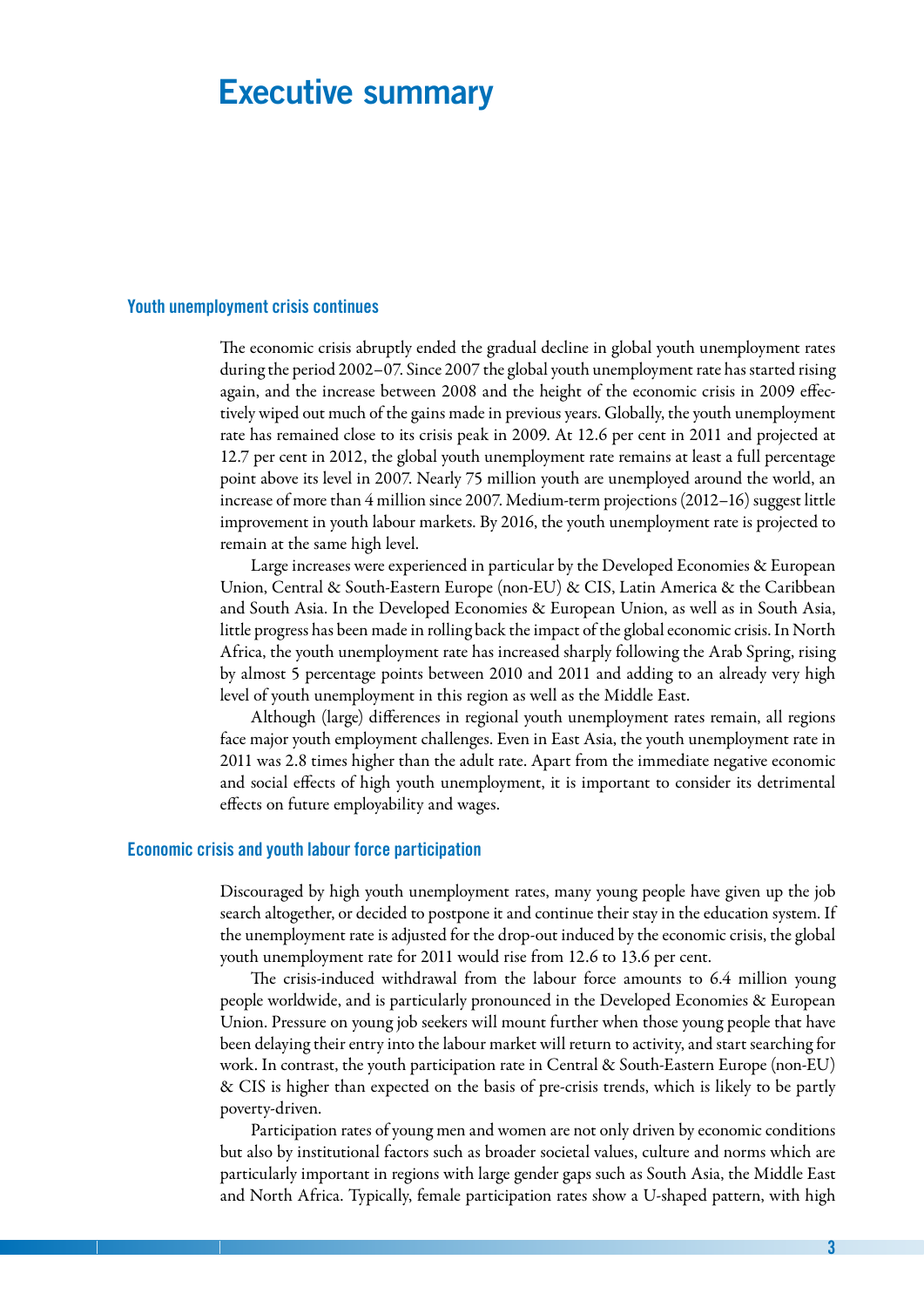participation rates at low levels of income per capita that decrease as countries develop before rising again at higher income levels. This makes it difficult to disentangle the effect of the economic crisis on female participation rates from institutional or cultural factors.

#### Temporary employment and part-time work: Transition or trap?

Around the world, many youth are trapped in low-productivity, temporary or other types of work that fall short of their aspirations and that often do not open opportunities to move to more permanent, higher-productivity and better-paid positions.

In developed economies, youth are increasingly employed in non-standard jobs and the transition to decent work continues to be postponed. The growth of temporary employment and part-time work in the past decade, in particular since the global economic crisis suggests that this work is increasingly taken up because it is the only option available. For example, in the European Union youth part-time employment as well as youth temporary employment has grown faster than adult part-time and temporary employment both before and during the economic crisis.

The trend towards an increasing incidence of temporary contracts has fuelled the debate over labour market flexibility in general, and labour market duality in particular. Although the evidence on the impact of employment protection legislation (EPL) on aggregate employment/unemployment levels is inconclusive, EPL could affect the position of particularly vulnerable labour market groups such as young people. A partial (dual-track) reform strategy of EPL – involving labour market reforms only at the margin and for new hires while leaving the employment security entitlements of incumbent workers unchanged – could have been felt disproportionately by youth. In addition, the trend towards shorter tenure among young workers in many European countries could be due to the combination of easing in the legislation governing dismissal costs and procedures of regular contracts (and not of temporary contracts) with the weak individual bargaining power of young people.

Youth in developing economies face strong structural barriers in their search for decent work. The share of paid employment in total employment in much of the developing world is low, and a high share of youth is likely to engage in unpaid family work supporting (informal) family businesses or farms. The school-to-work transition may also include unemployment spells or periods of temporary or casual employment if such opportunities arise while the final station is likely to be own-account work. Demographic trends are such that the youth labour force continues to grow in precisely those regions where few opportunities for paid work exist and where working poverty is widespread, in particular in Sub-Saharan Africa and South Asia.

#### Education and the labour market

Education and training are essential for young people to enter the labour market successfully as they increase their potential productivity and employability. In developed economies, education also serves as a shield against unemployment for many youth, and there is a strong link between educational attainment and employment outcomes. In particular, individuals with primary education or less often have the highest unemployment rates, and fare worse than those with higher levels of education at times of crisis.

However, more human capital development and higher levels of education do not automatically translate into improved labour market outcomes and more jobs. In developing economies, available job openings are limited by small formal sectors, and youth do not necessarily possess the right skills to qualify for the existing openings. Fast structural change in these economies creates skill and geographical mismatches that pose special challenges for education and training systems and their responsiveness to labour market needs. In this respect, proper labour market information is necessary to facilitate both the role of education in meeting current labour demand and in facilitating change.